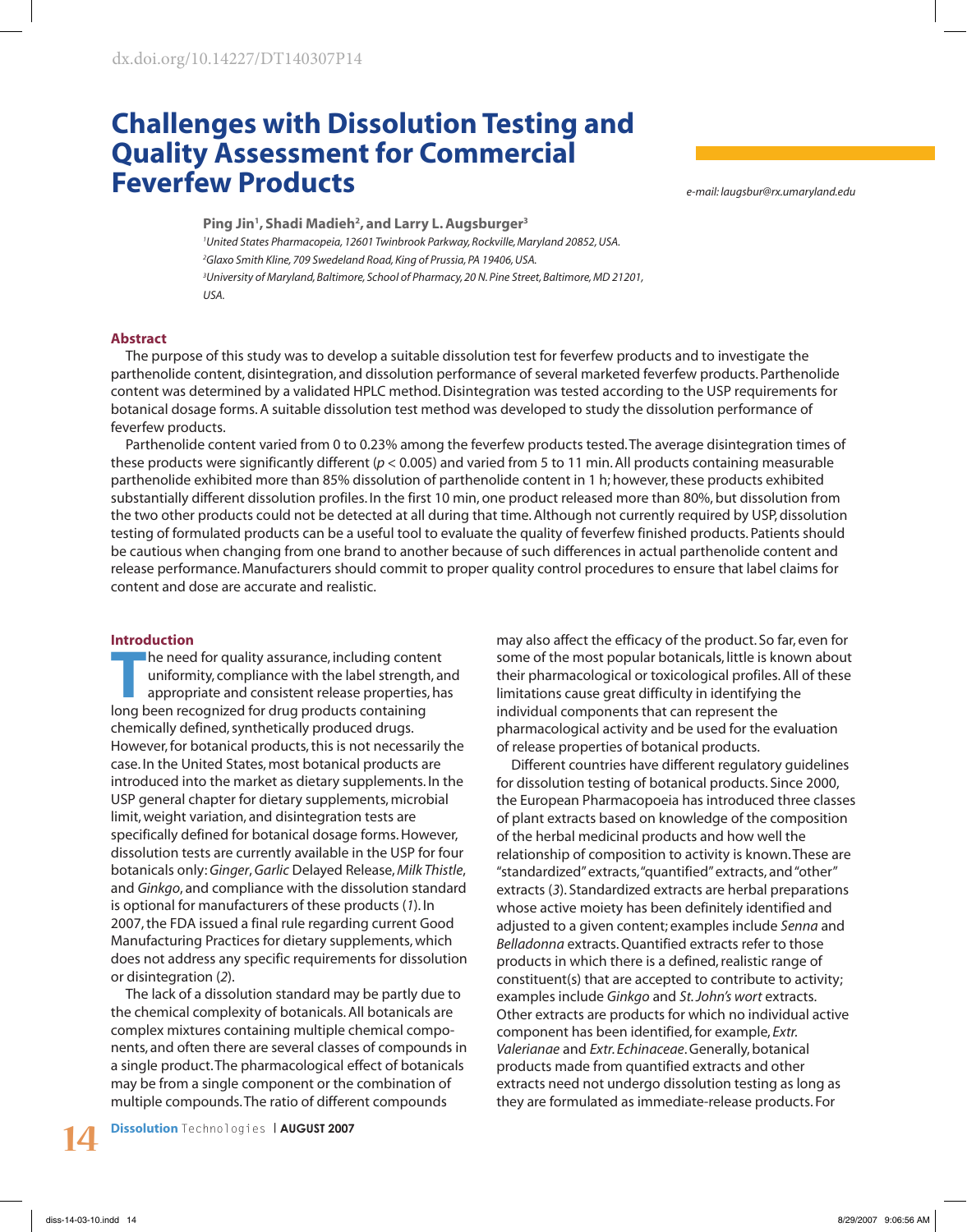botanical products made from standardized extracts, dissolution testing is required in Germany. However, European Medicinal Evaluation Agency (EMEA ) proposed that a disintegration test may substitute for a dissolution test if the active ingredient is known to be highly soluble in aqueous solution at pH values typical of the gastrointestinal tract (*4*).

Clearly, one could argue that whenever the components that contribute to the activity have been identified, dissolution testing can and should contribute to the product quality evaluation. This means that dissolution testing would be appropriate for botanical products made from standardized extracts and quantified extracts. Feverfew is a typical example of a quantified extract. As a botanical that has a long history of use in Europe, feverfew has become more and more popular in America and is ranked among the top twenty selling herbs in North America (*5*). Feverfew is believed to be useful in preventing migraine headaches and treating rheumatoid arthritis. Like most botanicals, feverfew is quite complex chemically and contains several potentially active components, such as the sesquiterpene lactones, flavonoid glycosides, sesquiterpenes, and monoterpenes. However, only parthenolide, the most abundant sesquiterpene lactone, is currently considered to be the primary active component. The effect of other components has not yet been determined (*6*).

In monographs of feverfew, the most important standard for quality control is the level of parthenolide (not less than 0.2% in USA, UK, and Canada, and 0.1% in France) (*6*). Daily doses of feverfew are not clearly defined in USP; however, the feverfew monograph in Canada suggests a daily dose of 50–250 mg feverfew dried leaf containing at least 0.2% parthenolide and not exceeding the equivalent of 4 mg parthenolide per day (*7*).

To date, research on the quality of feverfew products has been focused on their parthenolide content. The wide variation among brands and large differences between actual content and label claims of parthenolide in feverfew have been frequently reported in published

*Table 1. Characteristics of the Feverfew Products Studied Based on Label Claims.*

papers (*8*–*10*). However, there are no reports on the disintegration and dissolution performance of feverfew products. The objective of this study is to develop a suitable dissolution test for feverfew products and then use it as part of a comparative evaluation of the quality of several commercial feverfew products.

#### **Reagents and Samples**

Parthenolide (97% purity) was purchased from EMD Biosciences, Inc. (San Diego, CA). Five feverfew products were purchased from pharmacies in the Baltimore area. Their characteristics are described in Table 1. One powdered feverfew extract (Amax, Eugene, OR) was used for the development of the dissolution method.

HPLC-grade acetonitrile (Burdick & Jackson, Muskegon, MI); potassium phosphate, monobasic (Sigma Chemical Co., St. Louis, MO); reagent-grade phosphoric acid 85% (J. T. Baker, Phillipsburg, NJ); and HPLC-grade alcohol and methanol (E.M. Science, Gibbstown, NJ) were used. All water was purified using an in-house Milli-Q system (Millipore, Milford, MA).

# **Methods**

## **Sample Preparation for Parthenolide Content Assay**

Ten capsules of each product were weighed individually before and after emptying the capsule shell to calculate the weight of feverfew content (total weight—shell weight). The contents of these 10 capsules were combined and ground with a mortar and pestle until homogenous. An accurately weighed amount (250 mg) of the powder was added to a 25-mL volumetric flask, and 20 mL of 50% ethanol was added. After the mixture was sonicated for 30 min at room temperature, the final volume was brought to 25 mL with 50% ethanol. An appropriate volume ( $\approx$  2 mL) was passed through a 0.45-µm PTFE filter. The first milliliter was discarded, and the remaining filtrate was collected in a brown sample vial for HPLC analysis. The extraction procedure mentioned above and the following HPLC analytical conditions were developed and validated previously in our laboratory (*11*).

| Table T. Characteristics of the Feverfew Products Studied Based on Label Claims. |                      |                                                      |                                                                                                                    |                        |
|----------------------------------------------------------------------------------|----------------------|------------------------------------------------------|--------------------------------------------------------------------------------------------------------------------|------------------------|
| Product                                                                          | Dosage Form          | Feverfew extract/unit<br>(% parthenolide in extract) | Other Ingredients                                                                                                  | Suggested Use (Unit/d) |
| <b>P1</b>                                                                        | Capsule              | 250 mg (0.7%)                                        | Feverfew leaf 130 mg                                                                                               |                        |
| P <sub>2</sub>                                                                   | Capsule (Vegetarian) | 250 mg (0.7%)                                        | Rice flour, cellulose, magnesium stearate                                                                          |                        |
| P <sub>3</sub>                                                                   | Capsule (Vegetarian) | 200 mg (0.7%)                                        | Feverfew aerial part 150 mg, cellulose, magnesium<br>stearate, Vitamin C, Vitamin E, citric acid, rosemary extract | 1–3                    |
| <b>P4</b>                                                                        | Capsule              | 625 mg (0.2%)                                        | None                                                                                                               | 4                      |
| P <sub>5</sub>                                                                   | Capsule              | 250 mg (0.7%)                                        | Microcrystalline cellulose, silica                                                                                 |                        |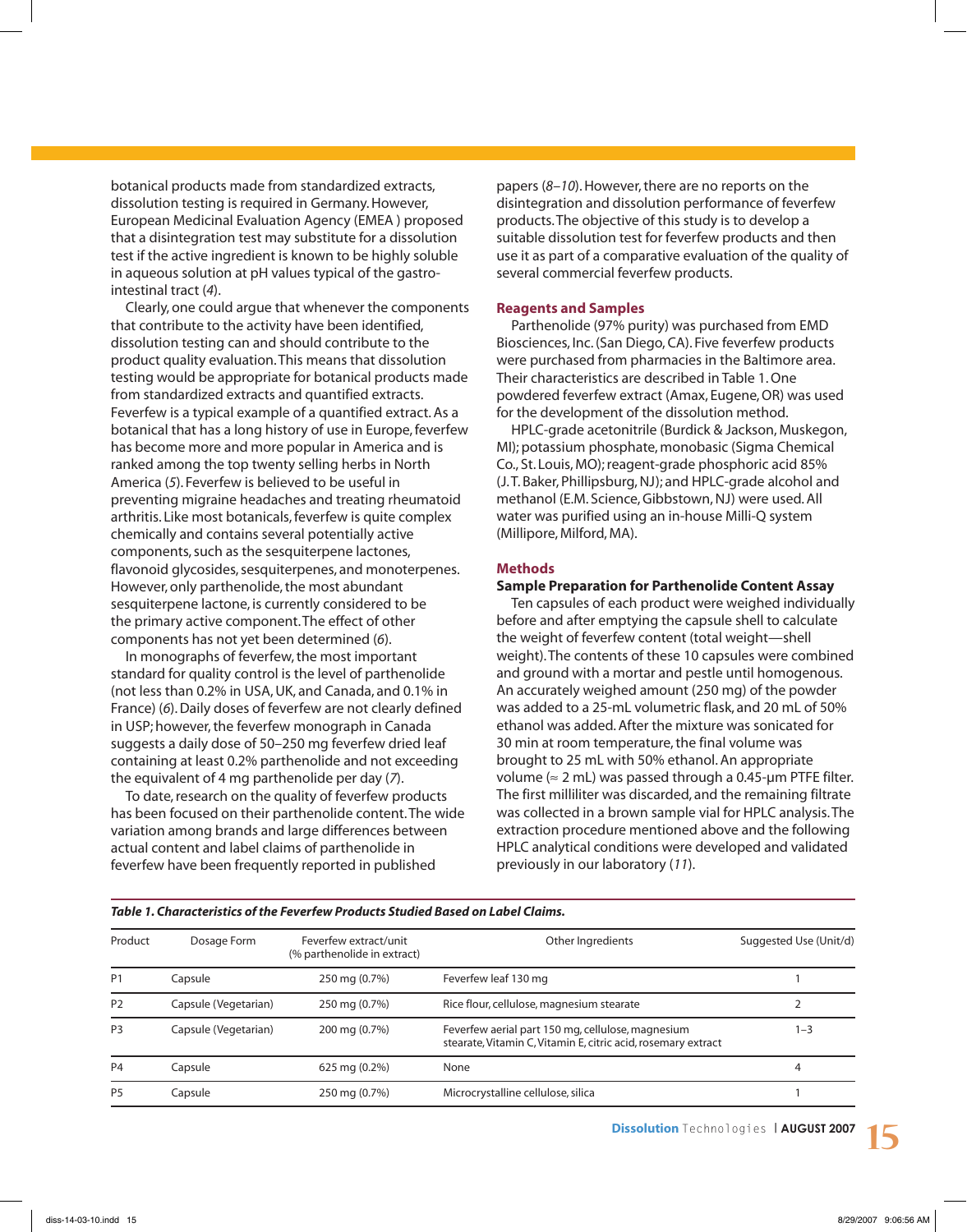#### **HPLC Analysis of Parthenolide in Feverfew**

The HPLC system was equipped with a Hitachi L-7100 pump, L-7250 auto-sampler, and L-7400 UV detector. Separation was accomplished on a Gemini C18 column,  $150 \times 4.6$  mm i.d., 5-um particle size with a Security Guard cartridge system (Phenomenex, Torrance, CA). Chromatographic data were processed with D-7000 HPLC system manager software (Merck/Hitachi). Quantitation was performed using parthenolide as an external standard. All injections were performed in triplicate unless otherwise stated.

The mobile phase, consisting of solvent A (10 mM NaH<sub>2</sub>PO<sub>4</sub> in H<sub>2</sub>O, adjusted to pH 3.0 with phosphoric acid) and solvent B (acetonitrile), was degassed with helium. The flow rate was 1.5 mL/min with a linear gradient as in Table 2, and UV detection was carried out at 210 nm. The column temperature was maintained at 25 °C during all determinations.

For dissolution testing, the method was validated over the range of 0.36–9 µg/mL parthenolide, and the injection volume was 30 µL. For general sample assay, the method was validated over 3.6–90 µg/mL parthenolide, and the injection volume was 10 µL.

#### **Dissolution Medium Selection and Optimization**

A single feverfew extract was selected for evaluation. To determine the effect of pH on the dissolution of parthenolide, 1.5 g of feverfew was placed in several 15-mL centrifuge tubes, and 4 mL of 0.1 M buffer (pH 3, 5, and 7) was added to each tube. The tubes were shaken for 24 h at 37 °C, and then centrifuged at 3000 rpm for 5 min. The filtered supernatant was taken for HPLC analysis.

To determine the effect of pH on the extraction efficiency of parthenolide, samples were extracted as described in sample preparation above, except that buffers with different pH values (3, 5, and 7) replaced 50% ethanol as the extraction solvent.

In order to optimize the concentration of sodium dodecyl sulfate (SDS) used in dissolution testing, different

# *Table 2. Elution Time Profile of HPLC Method for the Determination of Parthenolide in Feverfew.*

| Time (min) | Solution A (%)      | Solution B (%)      | Elution         |
|------------|---------------------|---------------------|-----------------|
| $0 - 7.5$  | 59                  | 41                  | isocratic       |
| $7.5 - 10$ | $59 \rightarrow 30$ | $41 \rightarrow 70$ | linear gradient |
| $10 - 15$  | 30                  | 70                  | isocratic       |
| $15 - 17$  | $30 \rightarrow 59$ | $70 \rightarrow 41$ | linear gradient |
| $17 - 21$  | 59                  | 41                  | isocratic       |

**Dissolution** Technologies | **AUGUST 2007 16**

amounts of SDS (0.5%, 1%, and 2%) were added to water as an extraction solvent. All other procedures were the same as described above in sample preparation.

#### **Dissolution Testing**

Dissolution testing was conducted using USP Method I (basket apparatus) (VanKel VK7000, VanKel Industries, Edison, NJ) at a temperature of  $37 \pm 0.5$  °C. Hydrodynamic conditions were standardized at 100 rpm and 500 mL medium for each test. For each product under each dissolution condition, three tests were run in parallel, one capsule in each vessel in each test. Samples (2 mL) were withdrawn at 5, 10, 20, 30, 45, 60, and 120 min and replaced immediately with prewarmed medium. Samples were filtered with a 0.45-µm PTFE filter as mentioned above for HPLC analysis.

#### **Disintegration Testing**

The apparatus complied with the USP standard. One capsule and a disk were placed in each of six tubes of the basket assembly using 0.05 M acetate buffer (pH 4.5  $\pm$  0.05) maintained at 37  $\pm$  2 °C as the immersion fluid. The disintegration time for each capsule was recorded. Capsules were considered completely disintegrated when only fragments of the capsule shell were left in the basket.

#### **Statistical Analysis**

Where appropriate, Student *t*-test or analysis of variance (ANOVA) was used to compare the data. The data were considered to be significant when *p* < 0.05.

#### **Results and Discussion**

#### **Parthenolide Content of Five Feverfew Products**

As shown in Table 1, feverfew products are present in the market mainly as capsules. Feverfew powdered crude parts, excipients, or other botanical extracts may be combined into a feverfew formulation. Results shown in Table 3 demonstrate that most of the products cannot reach the 0.2% USP minimum requirement. However, current USP monographs for feverfew only apply to feverfew raw material and powdered raw material (*1*), and the presence of any additional excipients may be expected to lower the overall parthenolide percentage in the finished product. Because all products stated the amount of standardized parthenolide extract used, we calculated the claimed parthenolide content and compared that with the actual parthenolide content . It was found that actual parthenolide contents were far less than their label claims. One product even contained no detectable parthenolide. This product was excluded from the following dissolution study.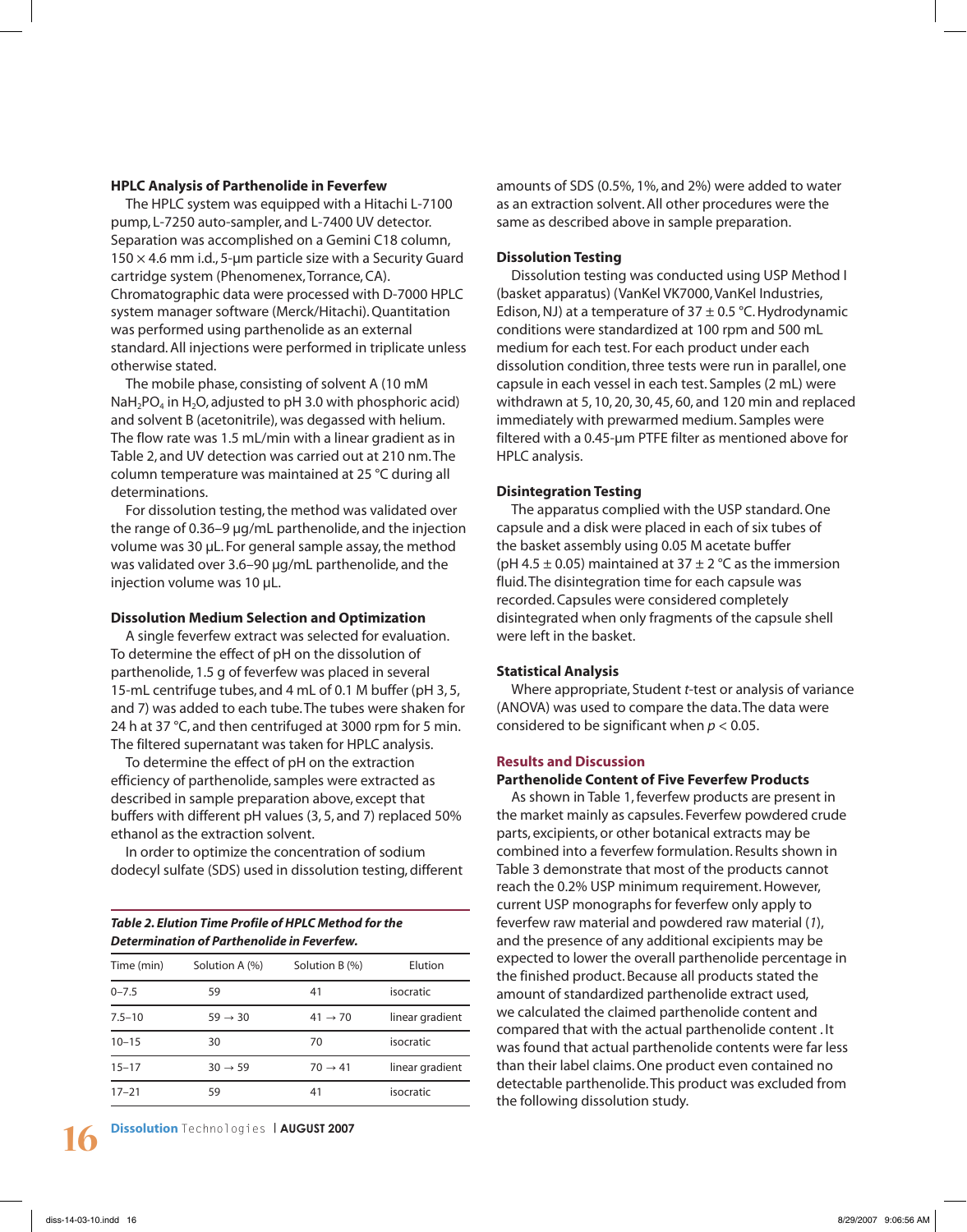| Product        |                                   | Parthenolide                       |                                          |                                                        |                                                       |
|----------------|-----------------------------------|------------------------------------|------------------------------------------|--------------------------------------------------------|-------------------------------------------------------|
|                | Unit Net Weight <sup>1</sup> (mg) | Claimed Unit<br>Strength $(\mu q)$ | Assayed<br>Parthenolide <sup>2</sup> (%) | <b>Actual Unit</b><br>Strength <sup>3</sup> ( $\mu$ g) | <b>Actual Daily</b><br>Dose <sup>4</sup> ( $\mu$ g/d) |
| P <sub>1</sub> | $421.4 \pm 17.9$                  | 1750                               | $0.228 \pm 0.001$                        | 961                                                    | 961                                                   |
| P <sub>2</sub> | $470.0 \pm 36.0$                  | 1750                               | $0.173 \pm 0.001$                        | 813                                                    | 1626                                                  |
| P <sub>3</sub> | $383.1 \pm 5.6$                   | 1050                               | $0.124 \pm 0.001$                        | 475                                                    | 475-1425                                              |
| P <sub>4</sub> | $646.5 \pm 10.7$                  | 1250                               | $0.054 \pm 0.000$                        | 349                                                    | 1397                                                  |
| P <sub>5</sub> | $450.0 \pm 2.6$                   | 1750                               | 0                                        | 0                                                      | 0                                                     |

#### *Table 3. Parthenolide Content and Daily Dose of Commercial Feverfew Products.*

<sup>1</sup> Content weight in each capsule (Total capsule weight – shell weight), *n* = 10<br><sup>2</sup> Percent parthenolide of capsule content *n* = 3

<sup>2</sup> Percent parthenolide of capsule content,  $n = 3$ 

<sup>3</sup> Actual parthenolide content in each capsule in µg (%  $\times$  content weight  $\times$  1000)

4 Daily dose based on actual unit strength and recommended unit/day

The dosage instructions on product labels vary from one to four units daily. According to product label claims, the suggested daily dose of feverfew can provide 1050–5000 µg parthenolide. One product, P4, suggests a daily dose equivalent to 5000 µg parthenolide, which exceeds the maximum daily dose recommended by the Canadian feverfew monograph. The actual daily doses of parthenolide calculated from the assays varied from 0 to  $\approx$  1600 µg among the products, which indicates that in spite of the low parthenolide content of feverfew products in the current market, most of them still provide the required minimum amount of parthenolide.

#### **Dissolution Testing Specification Development**

In vitro dissolution specifications are established to ensure batch-to-batch consistency and to signal potential problems with in vivo bioavailability. The setting of dissolution specifications for a new chemical entity should be based on a consideration of the biopharmaceutical characteristic of the drug substance such as pH solubility profile, pK<sub>a</sub>, and permeability (12). The Biopharmaceutics Classification System (BCS) category of a drug, which includes both solubility and permeability, can be used to predict the likelihood of a successful in vitro–in vivo correlation (IVIVC) (*13*). A good IVIVC is most likely available for low solubility–high permeability drugs. According to Khan et al. (*14*), parthenolide can be effectively absorbed through the intestinal mucosa via a passive diffusion mechanism.

The pH–solubility profile is also directly related to the selection of the dissolution medium. It is desirable that the volume of the dissolution medium be sufficient to ensure a reasonable approximation of sink conditions, often assumed if the test volume is 5–10 times the saturated volume (*15*). Based on our data (not included here),

parthenolide is very unstable under extreme acidic or basic conditions. Thus, a pH range of 3–7 was selected to determine the effect of pH on the solubility of parthenolide in feverfew. From Figure 1 it can be seen that parthenolide dissolves out of feverfew extract more readily under neutral conditions. However, this pH effect is not very large. Even under the worst condition (a dissolution medium of pH 3), the solubility of parthenolide in feverfew is more than 120 µg/mL. Generally, a drug is considered to be highly soluble if its highest unit dose can be dissolved in 250 mL of buffer in the pH range of 1–8. Our data proved that at least 30 mg parthenolide can be dissolved in 250 mL medium, which is much more than the maximum daily dose defined by the Canadian feverfew monograph. This observation indicates that the parthenolide in feverfew is highly soluble, and sink conditions are readily approximated.



*Figure 1. The effect of pH value on solubility of parthenolide in feverfew. The error bars represent %RSD (*n *= 3).*

**Dissolution** Technologies | **AUGUST 2007 17**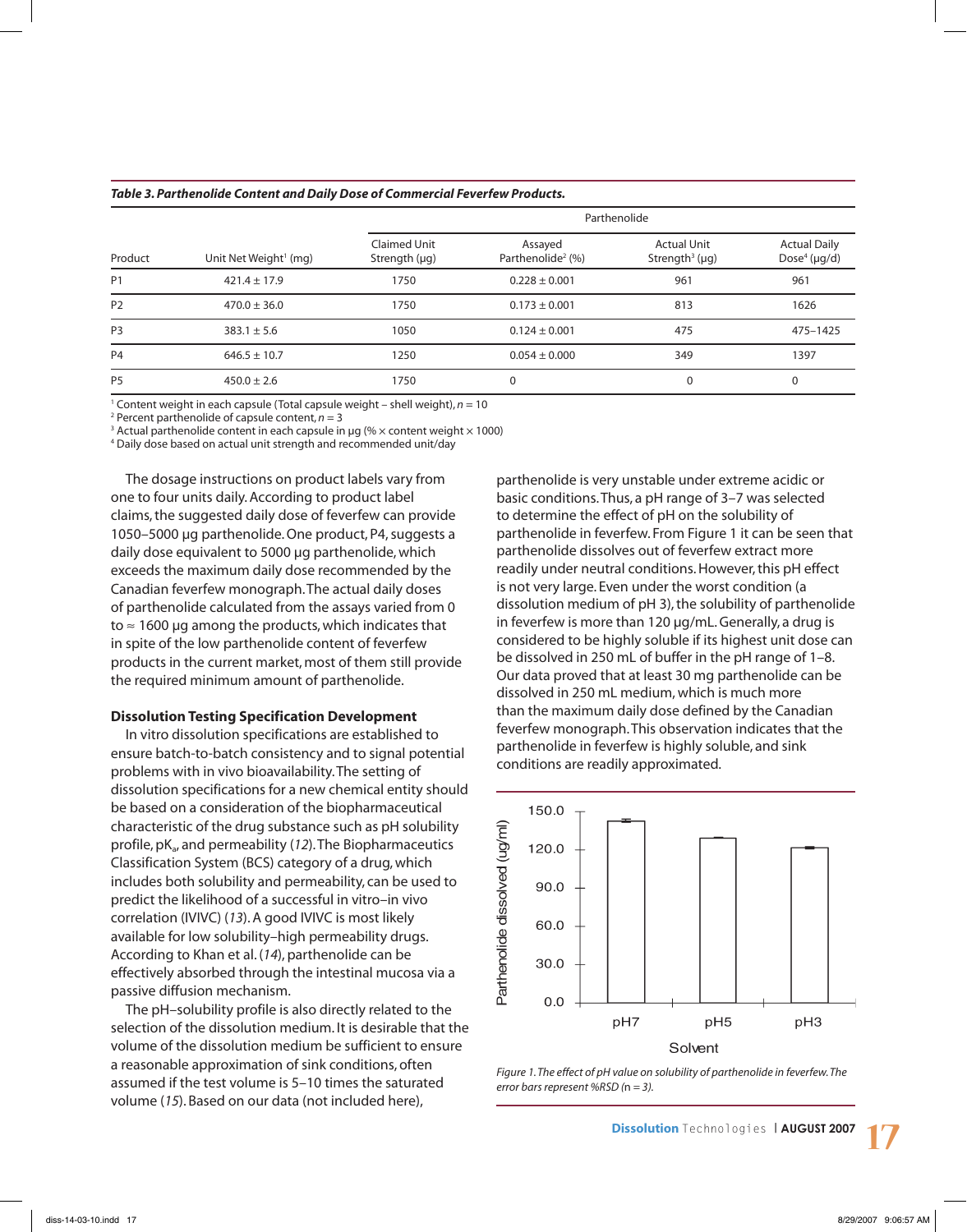However, the solubility of parthenolide in feverfew found in this study is not necessarily the intrinsic solubility of pure parthenolide. Even a small amount of impurity can affect the solubility of the pure compound. Here, parthenolide generally accounts for less than 1% of feverfew. On one hand, the dissolution of other compounds, especially hydrophobic compounds, could affect the polarity of the dissolution medium and thus improve the solubility of parthenolide in the medium. On the other hand, the interaction between parthenolide and other compounds may interfere with the release of parthenolide out of feverfew. Smith and Burford (*16*) proposed that parthenolide was present at different sites in the feverfew plant matrix. Some are "free" parthenolide on the surface, which are readily dissolved, but in other sites, the parthenolide may be more tightly bound and would require the addition of a modifier to be released. This indicates that even a sink condition does not necessarily guarantee complete dissolution. Figure 2 shows a comparison of the extraction efficiency of different media using 50% ethanol as control. It can be seen that under the present extraction conditions (250 mg feverfew containing  $\approx$  0.2% parthenolide extracted by 25 mL medium), the extraction efficiency of 50% ethanol is significantly higher than that of the aqueous buffers even though the solubility of parthenolide in each extraction medium is sufficient to ensure a complete dissolution. This suggests that the addition of surfactant may be necessary for setting a suitable dissolution condition for feverfew products. As shown in Figure 3, the addition of 0.5% sodium dodecyl sulfate (SDS) can lead to the same



*Figure 2. The effect of pH on extraction efficiency of parthenolide in feverfew. The error bars represent %RSD (*n *= 3).*

extraction efficiency as 50% ethanol/water; higher levels of SDS cannot further improve the extraction efficiency. In Figure 4, the dissolution profile of one commercial feverfew product (P1) in water is compared with or without the addition of SDS. In water, this product could not reach 85% dissolution even after 2 h. However, with the addition of 0.5% SDS, more than 85% dissolution was achieved in 30 min. This indicates that 0.5% SDS may be a suitable component of media for dissolution testing of feverfew products.



**Solvent** 

*Figure 3. The effect of surfactant concentration on extraction efficiency of parthenolide in feverfew. The error bars represent %RSD (*n *= 3).*



*Figure 4. The effect of the addition of 0.5% sodium dodecyl sulfate (SDS) on the dissolution profile of parthenolide in feverfew. The error bars represent %RSD (*n *= 3).*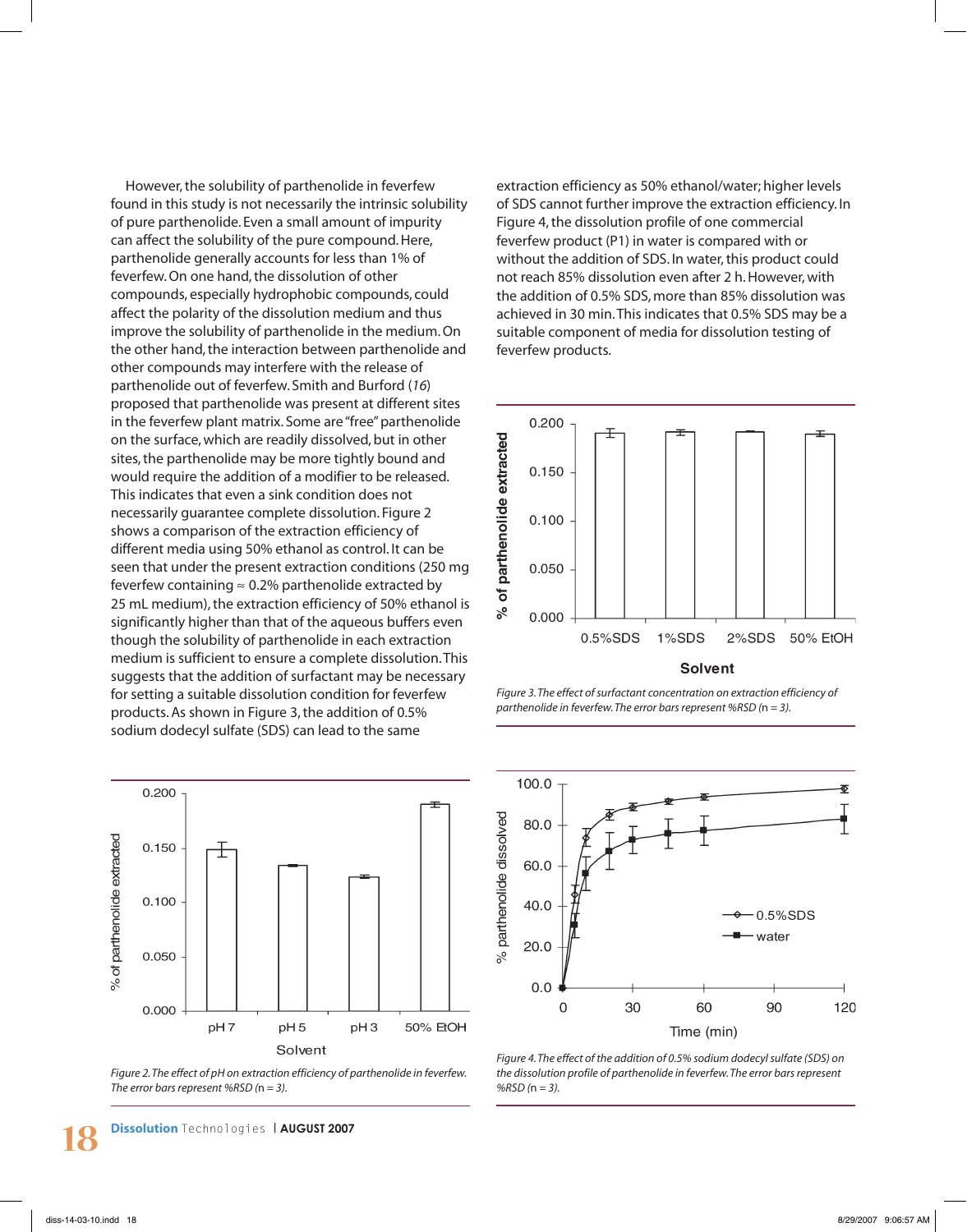# **Dissolution Performance of Several Commercial Feverfew Products**

Based on the data in Table 4, there are substantial differences in the release profiles of the four products, although they can reach more than 85% dissolution in 1 h. In the first 10 min, one product releases more than 80%, but dissolution from the two other products cannot be detected at all during that time.

Differences in the dissolution profiles could result from disintegration, formulation composition, and hydrodynamic differences among experiments. Dissolution parameters such as medium volume and stirring rate were identical for all tests, thus minimizing hydrodynamic differences. Disintegration differences may partly explain the differences in dissolution performance. As shown in Table 5, the order of disintegration time is P1 < P4 < P2 < P3. Although the order of disintegration matches the order of release rate, the disintegration difference between the most rapid and the slowest among them is less than 4 min, which cannot completely explain the 10-min release lag of P2 and P3.

#### *Table 4. Dissolution of Parthenolide from the Feverfew Products Studied (***n** *= 3).*

|            | Percent of Parthenolide Content Dissolved |                 |                 |                 |
|------------|-------------------------------------------|-----------------|-----------------|-----------------|
| Time (min) | P <sub>1</sub>                            | P4              | P <sub>3</sub>  | P <sub>2</sub>  |
| 5          | $45.9 \pm 4.4$                            | $8.6 \pm 4.5$   | ND              | <b>ND</b>       |
| 10         | $73.9 \pm 4.5$                            | $36.3 \pm 9.9$  | ND              | <b>ND</b>       |
| 20         | $84.9 \pm 2.5$                            | $86.4 \pm 10.0$ | $9.3 + 9.5$     | $58.5 \pm 17.0$ |
| 30         | $88.9 \pm 1.8$                            | $100.5 \pm 4.7$ | $48.9 \pm 12.5$ | $75.9 \pm 18.2$ |
| 45         | $91.6 \pm 1.1$                            | $102.5 \pm 5.3$ | $78.7 \pm 13.6$ | $84.4 \pm 16.7$ |
| 60         | $93.9 \pm 1.7$                            | $102.2 \pm 2.7$ | $89.6 \pm 11.3$ | $89.6 \pm 13.0$ |
| 120        | $97.7 \pm 2.0$                            | $101.5 \pm 3.5$ | $94.8 \pm 4.0$  | $96.2 \pm 8.3$  |

ND: None detected

#### *Table 5. Comparison of Disintegration Times of Commercial Feverfew Products.*

| Product        | Disintegration Time (min)<br>Mean $\pm$ SD ( $n = 6$ ) |
|----------------|--------------------------------------------------------|
| P <sub>1</sub> | $5.05 \pm 1.39$                                        |
| P <sub>2</sub> | $6.54 \pm 0.92$ <sup>a</sup>                           |
| P <sub>3</sub> | $8.92 \pm 1.86$ <sup>a,b</sup>                         |
| P4             | $5.22 \pm 0.36$ b                                      |

a significantly different from P1 (*p* < 0.05)

b significantly different from P2 (*p* < 0.05)

Excipients in the formulation could influence solubility and wettability of the matrix. De Souza et al. (*17*) studied the influence of excipients on the dissolution profiles of *Maytenus ilicifolia* tablets and found that the release from formulations containing lactose occurred much faster than from cellulose formulations, which is attributed to the differences in excipient solubility, tablet hardness, and water uptake capacity. Based on the information in Table 1, apparently P1 and P4 only contained feverfew extract or feverfew powder, while P2 and P4 combined excipient and P4 even contained vitamins and other botanical extract. The interaction between parthenolide and other components in the formulation may be a cause for slower parthenolide release. In addition, the nature of the dry extracts used to manufacture the products could play a very important role in this case. The ratio between "free" and "bound" parthenolide, the composition of inactive components, and the particle size of dry extracts are all factors that possibly could affect the release rate of finished products.

The solubility data presented in this paper, together with information on parthenolide absorption published by Khan et al. (*14*) (discussed above), suggest that parthenolide is a high solubility–high permeability compound. Since, in this case, absorption is likely to be limited by gastric emptying rather than dissolution rate, an IVIVC is not expected. Accordingly, the utility of a dissolution test for feverfew products would most likely be to help ensure batch-to-batch consistency. The significantly different release profiles we found among feverfew products from different manufacturers indicate that the dissolution method developed here has enough discriminatory power to resolve manufacturing differences and been fully validated.

EMEA proposed that if active components of standardized extracts are known to be highly soluble throughout the physiological pH range, a disintegration test may substitute for the dissolution test so long as they are formulated as immediate-release products. The existence of a release lag in our study suggests that this substitution needs to be considered case-by-case. The active components of botanicals exist in very complicated environments that may decrease the correlation between disintegration and dissolution. Formulation and manufacturing variables may also adversely affect release characteristics. A release lag has been observed for other botanical products. For example, Westerhoff et al. (*18*) studied the release performance of *St. John's Wort* products and found a lag time of about 1 h for the release of rutin and hyperforin from one of five products studied. Disintegration time was not studied in that paper. However, if the relationship between disintegration and

**Dissolution** Technologies | **AUGUST 2007 19**